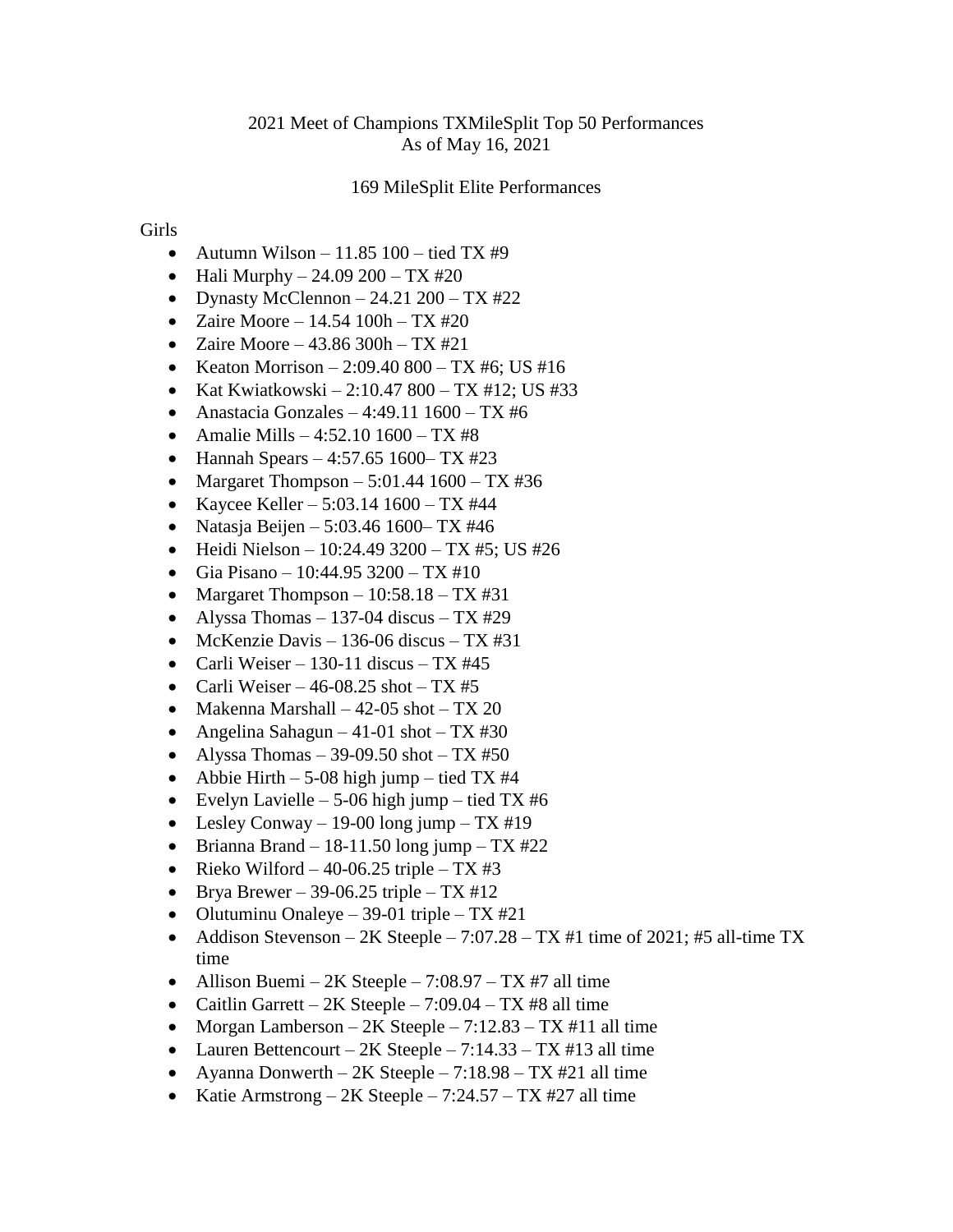- Sara Morefield 2K Steeple  $7:26.29$  TX #33 all time
- Alexa Elizondo Javelin 117-11 #1 throw in Texas this season, and #12 in TX HS history

Boys

- Jalan Rivers / Davyon Williams 6-10 high jump tied TX  $#4$
- Matthew Rueff 58-03.50 shot TX  $\#14$
- John Hanson 57-09 shot  $TX \#18$
- Kevin Grubbs 194-02 discus TX #4
- Lucas Williams 174-03 discus  $TX #19$
- $\bullet$  John Hanson 167-11 discus TX #29
- Hunter Harrison 166-00 discus TX #32
- Matthew Rueff 165-02 discus TX #36
- Ethan Sanders 163-04 discus TX  $#44$
- Sahil Dodda  $9:10.67$  3200 TX #6
- Marcelo Parra 9:12.10 3200 TX #10
- Jayan Nitzsche 9:13.07 3200 TX #14
- Franco Parra 9:14.91 3200 TX #20
- $\bullet$  Hudson Heikkinen 9:21.55 3200 TX #43
- $\bullet$  Joseph Cox  $-4:15.63$  1600  $-$  TX #13
- Tristan Galvan 4:15.83  $1600 TX #16$
- Jayan Nitzsche 4:17.29  $1600 TX \text{#31}$
- Hudson Heikkinen 4:17.61  $1600 TX$ #34
- Pablo Lesarri 4:18.33  $1600 TX \#43$
- Kyle Easton 4:18.52  $1600 TX$ #44
- Joshua English 1:50.53 800 TX #3
- Jeriel Algarian 1:53.92 800 TX #17
- Isaac Barrera 1:53.97 800 TX #18
- $\bullet$  Jackson Cichon 1:54.01 800 TX #21
- Blake Hyatt 1:54.45 800 TX #26
- Nicholas Rodriguez 1:54.75 800 TX #31
- Jonathan Heath 1:54.89 800 TX #35
- Carlos Tello 1:55.04 800 TX #37
- Andrew Lutkenhaus  $1:55.12\,800 TX\,#39$
- Kody Blackwood 38.09 300h TX #16
- Enoch Ellis 38.39 300h TX #22
- Felipe Medrado 38.89 300h TX #48
- $\bullet$  Barry Richards 13.93 110h TX #8
- Kody Blackwood 14.23  $110h TX #20$
- Kamar Johnson 14.41  $110h TX$ #41
- Darius Rainey  $48.07,400 TX, #16$
- Dominic Byles  $48.16\,400 TX\,\text{\#}19$
- Cyrus Jacobs  $48.50\,400 TX\,\text{\#}30$